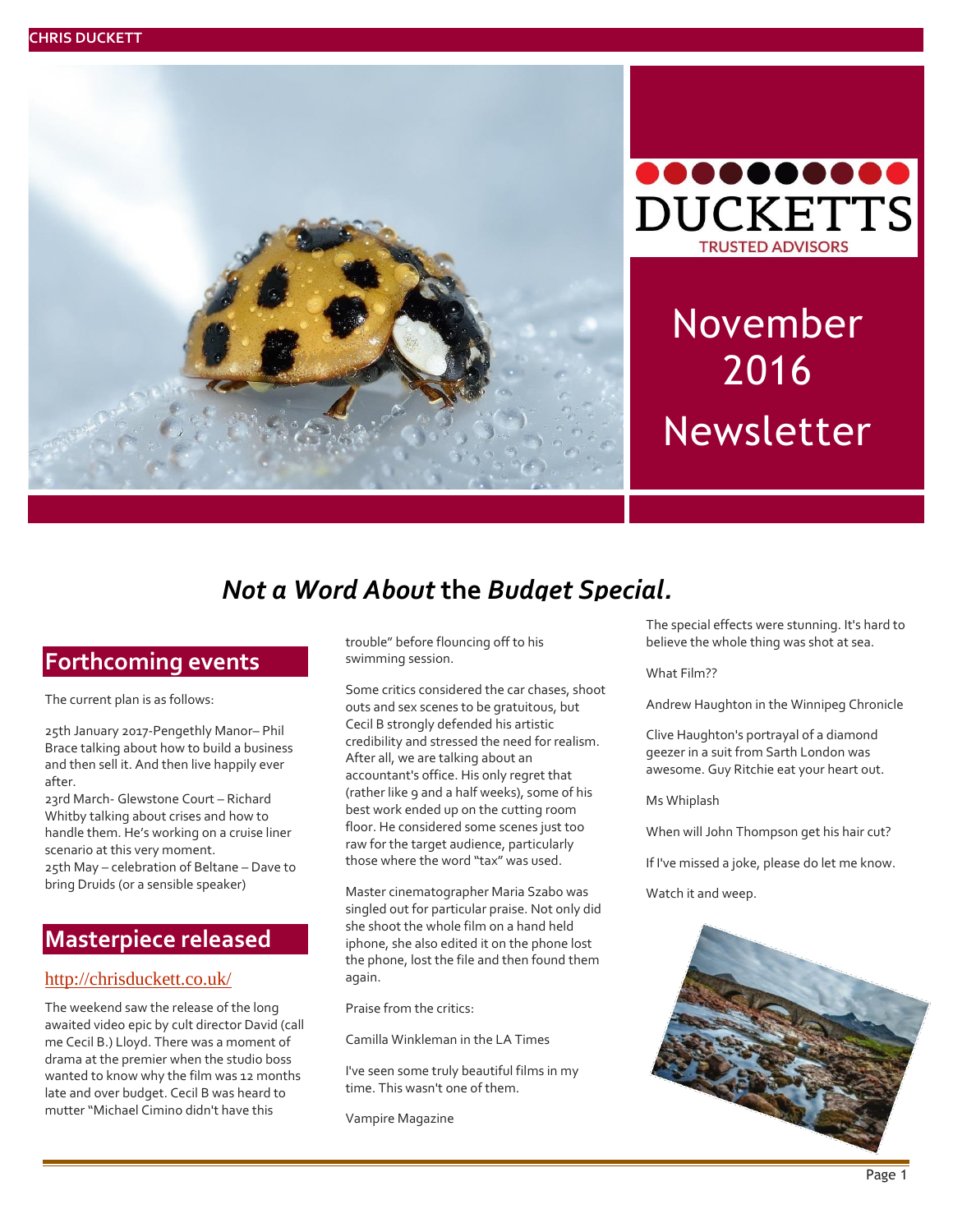

### **Making Tax Digital #3**

I'm sure everybody is really bored with this by now. I certainly am. However, somebody in the know at Francis Clark has finally explained the bigger picture. It's not actually about cash flow: the Govt could have introduced quarterly payment without quarterly returns. No, MTD is intended to fix the "problem" with self-assessment, which is that it is far too egalitarian. In other words, it doesn't allow HMRC to pick on the wealthy. I suspect we'll have trouble finding anybody at HMRC to admit that, but the full analysis is very interesting: Clic[k Here](http://bit.ly/2gRcYB1)

Whilst not in the Budget as such, there has been a lot of professional speculation about the implications of reducing the Corporation Tax rate as a Brexit defence. We are expecting the headline rate to fall to 17% by 2020 anyway and 15% (maybe even 10%) has been mooted. This gives the Govt a problem with more and more folk trading through corporates and then being very creative in getting their money out of the company. HMRC is already badging this as tax evasion. One solution will be to tax small corporates as partnerships. Or insist that profits are distributed to shareholders. In either case, this will limit investment, which is what the Govt says its trying to promote. Fun and games to come.

As a dead French guy famously said: It's all about plucking the goose to achieve the maximum amount of feathers for the minimum amount of hissing (without killing the goose either).

# **Banks get all existential**

Question: Why do you want a bank account?

Answer (from an un-named, but clearly frustrated, customer):

"Because I have so much spare time and money, I have an overwhelming urge to waste time queuing, holding for call centre operatives, and getting logged out of online systems in order that I can leave my money in the hands of a bunch of untrustworthy bonus junkies who will probably wash their hands of any sense of ethical responsibility when their particular bubble bursts, rendering them incapable of returning my funds."

What a long sentence.

## **BD team to be inspired (& motivated?)**

With the forthcoming changing of the guard, I think the team needs a new motto to reflect its dynamic, thrusting nature.

The Boyscout always operated under his family motto: "Shit or Bust".

Given the ex-banker make-up, there has been a suggestion that we should use the RBS "Never knowingly on target", but that doesn't quite fit.

My Latin is a bit rusty these days (Latrax latrat: Barker barks - doesn't really help), but you can translate anything on Google.

Given Mark's arrival, I think "Semper dormiebat in horam nonam" is appropriate.

Following the response we had to the banking question last month, do the readers have any bright ideas?

[motto@chrisduckett.co.uk](mailto:motto@chrisduckett.co.uk)

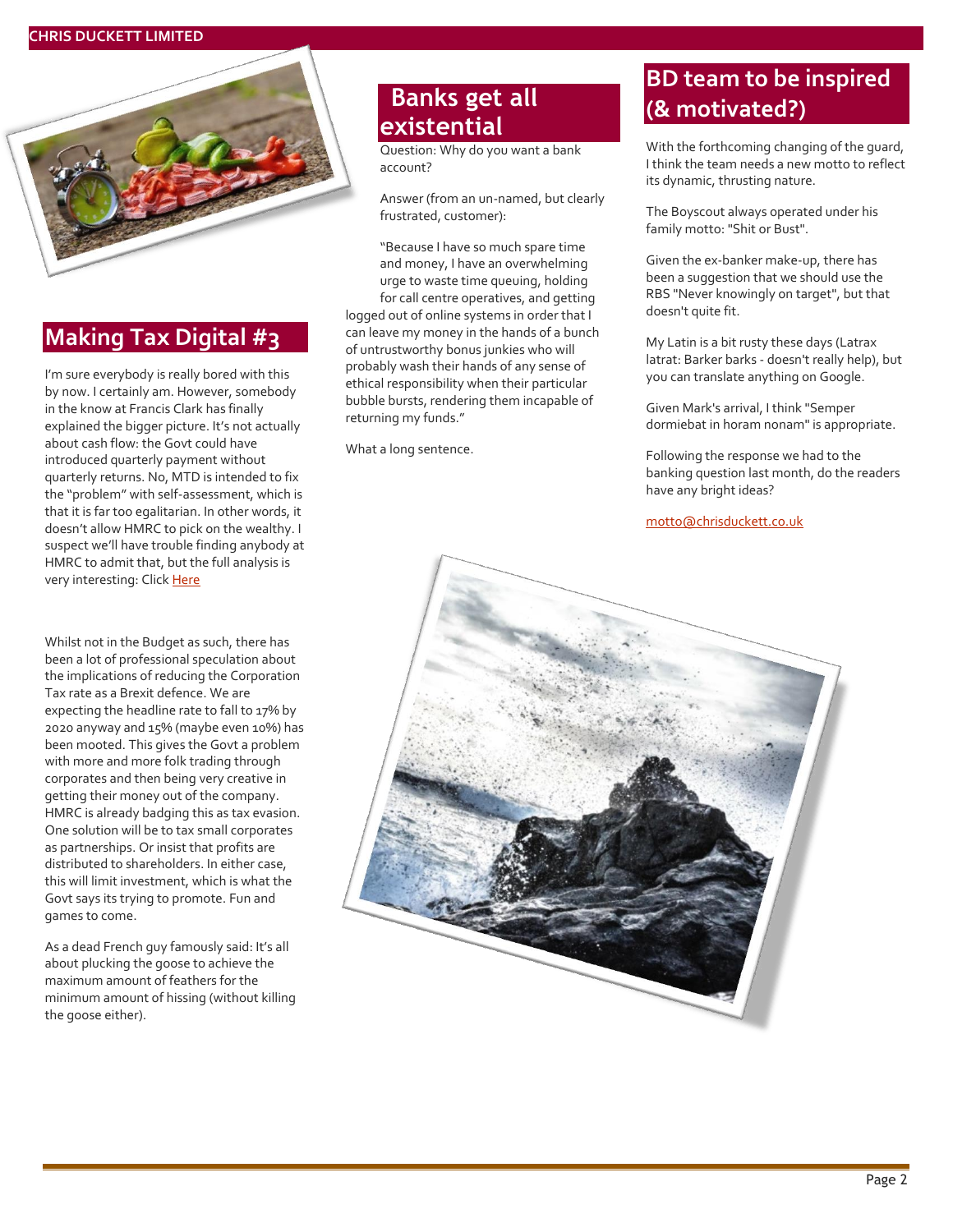#### **CHRIS DUCKETT**

### **Navajo urban legend**

This is a great story I found in the Humans book.

As part of the lead in to the first moon landing, astronauts Armstrong & Aldrin were training in the Arizona desert on Navajo land. At some point the astronauts spoke to the head men of the tribe. The Navajo believe that there are spirits on the moon and they asked the astronauts to take a message to them. To do this they taught the astronauts a sentence in Navajo, but wouldn't tell them what the words meant. However, A&A were intrigued by the concept and eventually found somebody who could translate. They found out that the spoken words meant: "Do not trust a word these people say. They will steal your land." It is not clear that they passed on the message.

### **Why work for free?**

It's a good question: one I ask the Boyscout on a regular basis.

Marketeers Hello have come up with a sensible answer

<http://bit.ly/2gDMVJi>

## **What keeps the CEO awake at night?**

This was a rather disappointing article in November's HBR. So let's start from scratch. Basically we all worry about the same things:

- running out of sales/customers
- product/service failures
- employees
- cash

In other words, just about everything, which isn't particularly helpful. Probably a good starter for an Any Questions session.

### **Disclaimer**

If everybody thinks the same, then nobody's thinking

Tee shirt slogan, as identified by Whiplash:

"I like cooking my family and pets.

Commas save lives."